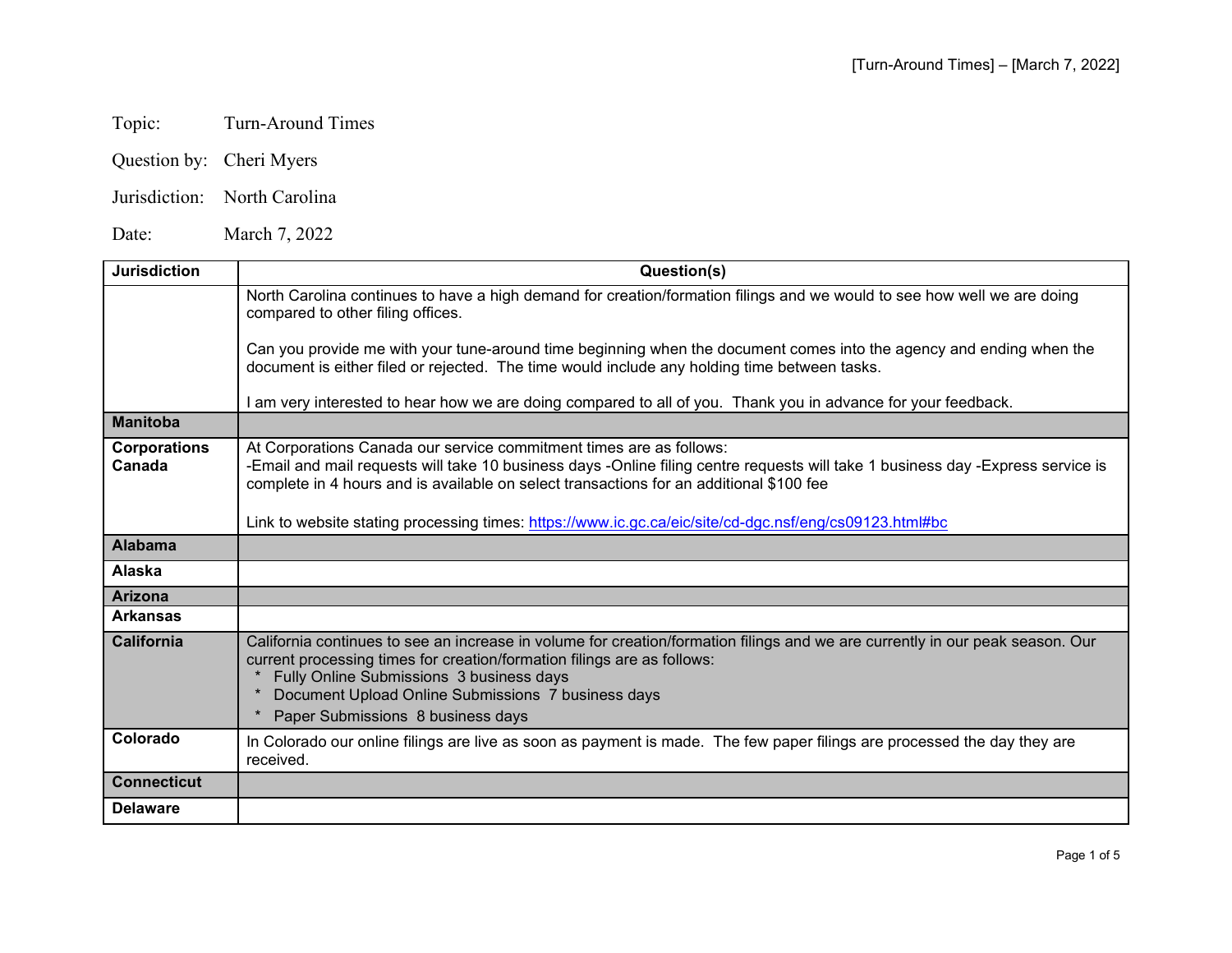| <b>Jurisdiction</b>            | Question(s)                                                                                                                                                                                                                                                                                                                                                                                                                                                                                                                                                                                     |
|--------------------------------|-------------------------------------------------------------------------------------------------------------------------------------------------------------------------------------------------------------------------------------------------------------------------------------------------------------------------------------------------------------------------------------------------------------------------------------------------------------------------------------------------------------------------------------------------------------------------------------------------|
|                                | North Carolina continues to have a high demand for creation/formation filings and we would to see how well we are doing<br>compared to other filing offices.                                                                                                                                                                                                                                                                                                                                                                                                                                    |
|                                | Can you provide me with your tune-around time beginning when the document comes into the agency and ending when the<br>document is either filed or rejected. The time would include any holding time between tasks.                                                                                                                                                                                                                                                                                                                                                                             |
|                                | am very interested to hear how we are doing compared to all of you. Thank you in advance for your feedback.                                                                                                                                                                                                                                                                                                                                                                                                                                                                                     |
| <b>District of</b><br>Columbia |                                                                                                                                                                                                                                                                                                                                                                                                                                                                                                                                                                                                 |
| <b>Florida</b>                 |                                                                                                                                                                                                                                                                                                                                                                                                                                                                                                                                                                                                 |
| Georgia                        |                                                                                                                                                                                                                                                                                                                                                                                                                                                                                                                                                                                                 |
| <b>Hawaii</b>                  | Regular review is approximately 5 to 7 business days.<br>Expedited review is approximately 1 to 3 business days.                                                                                                                                                                                                                                                                                                                                                                                                                                                                                |
|                                | When we reject documents we give the filer 30 days to resubmit.                                                                                                                                                                                                                                                                                                                                                                                                                                                                                                                                 |
| Idaho                          |                                                                                                                                                                                                                                                                                                                                                                                                                                                                                                                                                                                                 |
| <b>Illinois</b>                |                                                                                                                                                                                                                                                                                                                                                                                                                                                                                                                                                                                                 |
| <b>Indiana</b>                 |                                                                                                                                                                                                                                                                                                                                                                                                                                                                                                                                                                                                 |
| lowa                           |                                                                                                                                                                                                                                                                                                                                                                                                                                                                                                                                                                                                 |
| <b>Kansas</b>                  |                                                                                                                                                                                                                                                                                                                                                                                                                                                                                                                                                                                                 |
| Kentucky                       |                                                                                                                                                                                                                                                                                                                                                                                                                                                                                                                                                                                                 |
| Louisiana                      | Our normal turn-around time for online and paper filings is 24-48 hours.<br>Usually the only time this goes beyond that timeframe, is when our office has been closed e.g. a holiday, bad weather, etc We<br>do offer expedite options for both online and paper filings, should they need to speed the processing time up anymore.                                                                                                                                                                                                                                                             |
| <b>Maine</b>                   |                                                                                                                                                                                                                                                                                                                                                                                                                                                                                                                                                                                                 |
| <b>Maryland</b>                |                                                                                                                                                                                                                                                                                                                                                                                                                                                                                                                                                                                                 |
| <b>Massachusetts</b>           |                                                                                                                                                                                                                                                                                                                                                                                                                                                                                                                                                                                                 |
| <b>Michigan</b>                | In Michigan, our statutes require our review of documents in 10 business days from when our office receives it. Our office<br>receives paper documents after they have been handled by the mail room and the cashiering office has deposited the<br>check/payment. Our goal is to review 95% of documents within 3 business days. This really ebbs and flows throughout the<br>year, such as during peak volume periods and other factors. Also, we meet the review time for documents requesting<br>expedited service. Our expedited service levels are 1-hour, 2-hour, same-day, and 24 hour. |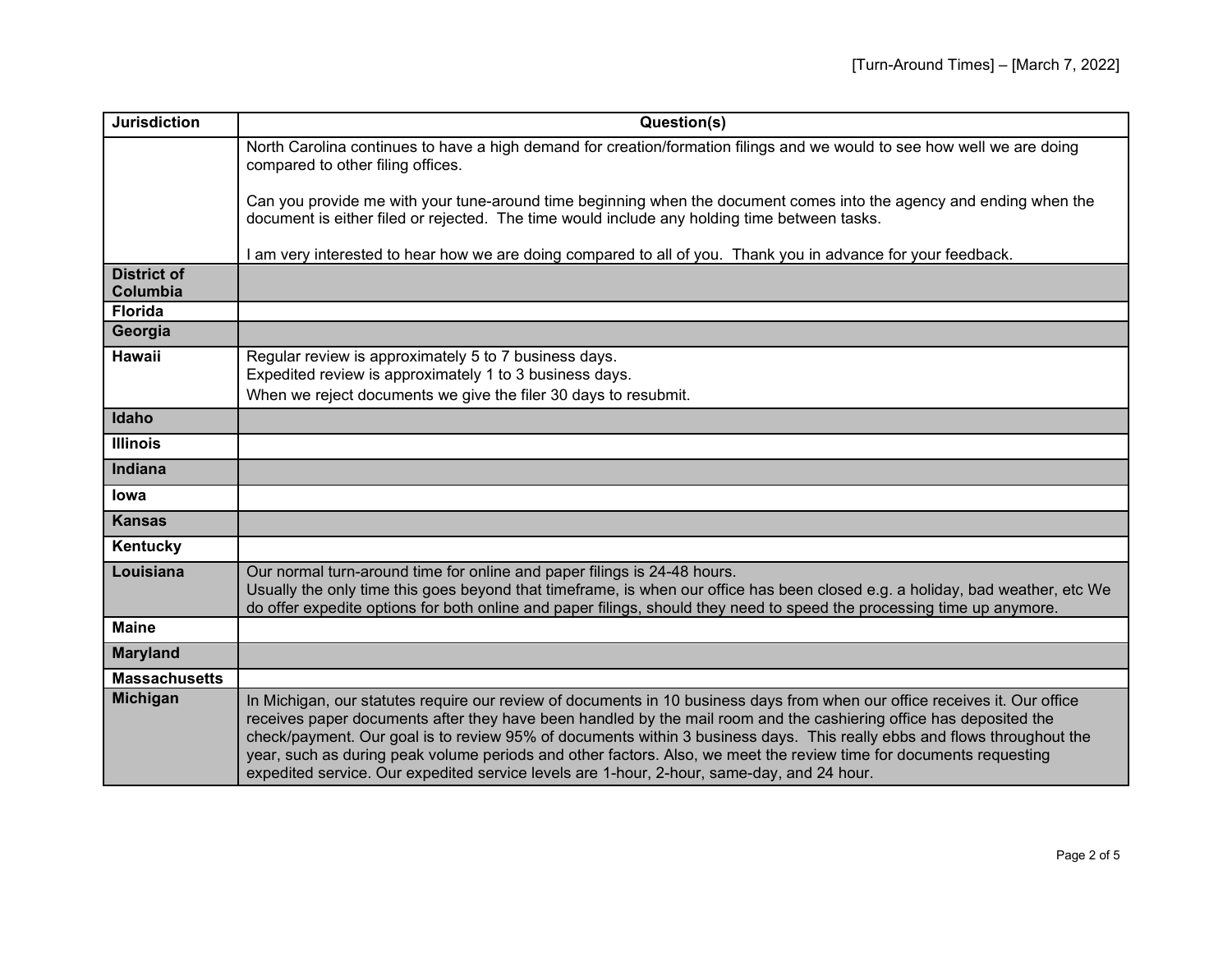| <b>Jurisdiction</b>   | Question(s)                                                                                                                                                                                                                                                                                                                                                          |
|-----------------------|----------------------------------------------------------------------------------------------------------------------------------------------------------------------------------------------------------------------------------------------------------------------------------------------------------------------------------------------------------------------|
|                       | North Carolina continues to have a high demand for creation/formation filings and we would to see how well we are doing<br>compared to other filing offices.                                                                                                                                                                                                         |
|                       | Can you provide me with your tune-around time beginning when the document comes into the agency and ending when the<br>document is either filed or rejected. The time would include any holding time between tasks.                                                                                                                                                  |
|                       | am very interested to hear how we are doing compared to all of you. Thank you in advance for your feedback.                                                                                                                                                                                                                                                          |
| <b>Minnesota</b>      | Minnesota's turn-around times for processing filings are:                                                                                                                                                                                                                                                                                                            |
|                       | Online Submission - Same business day (no review by staff) Express online submission (upload) 1-2 business day Paper<br>submission mail - 7 business days                                                                                                                                                                                                            |
| <b>Mississippi</b>    | The standard turnround time in MS is 24-48 hours. However, most filings (online & paper) are processed the same day in<br>which they are received.                                                                                                                                                                                                                   |
| <b>Missouri</b>       |                                                                                                                                                                                                                                                                                                                                                                      |
| <b>Montana</b>        |                                                                                                                                                                                                                                                                                                                                                                      |
| <b>Nebraska</b>       |                                                                                                                                                                                                                                                                                                                                                                      |
| <b>Nevada</b>         |                                                                                                                                                                                                                                                                                                                                                                      |
| <b>New Hampshire</b>  |                                                                                                                                                                                                                                                                                                                                                                      |
| <b>New Jersey</b>     |                                                                                                                                                                                                                                                                                                                                                                      |
| <b>New Mexico</b>     |                                                                                                                                                                                                                                                                                                                                                                      |
| <b>New York</b>       |                                                                                                                                                                                                                                                                                                                                                                      |
| <b>North Carolina</b> |                                                                                                                                                                                                                                                                                                                                                                      |
| <b>North Dakota</b>   |                                                                                                                                                                                                                                                                                                                                                                      |
| Ohio                  | Although we are still seeing a high volume of filings being submitted, we have been able to maintain a 1-day processing time<br>for paper filings and same day for online submissions. We have staff working remotely processing all online filings and staff in<br>the office processing all paper filings - this new approach has allowed us to be more efficient. |
| <b>Oklahoma</b>       |                                                                                                                                                                                                                                                                                                                                                                      |
| Oregon                |                                                                                                                                                                                                                                                                                                                                                                      |
| Pennsylvania          |                                                                                                                                                                                                                                                                                                                                                                      |
| <b>Rhode Island</b>   | Our average turnaround time here in RI is the same or next business day from receipt for both paper and online corporate<br>filings.                                                                                                                                                                                                                                 |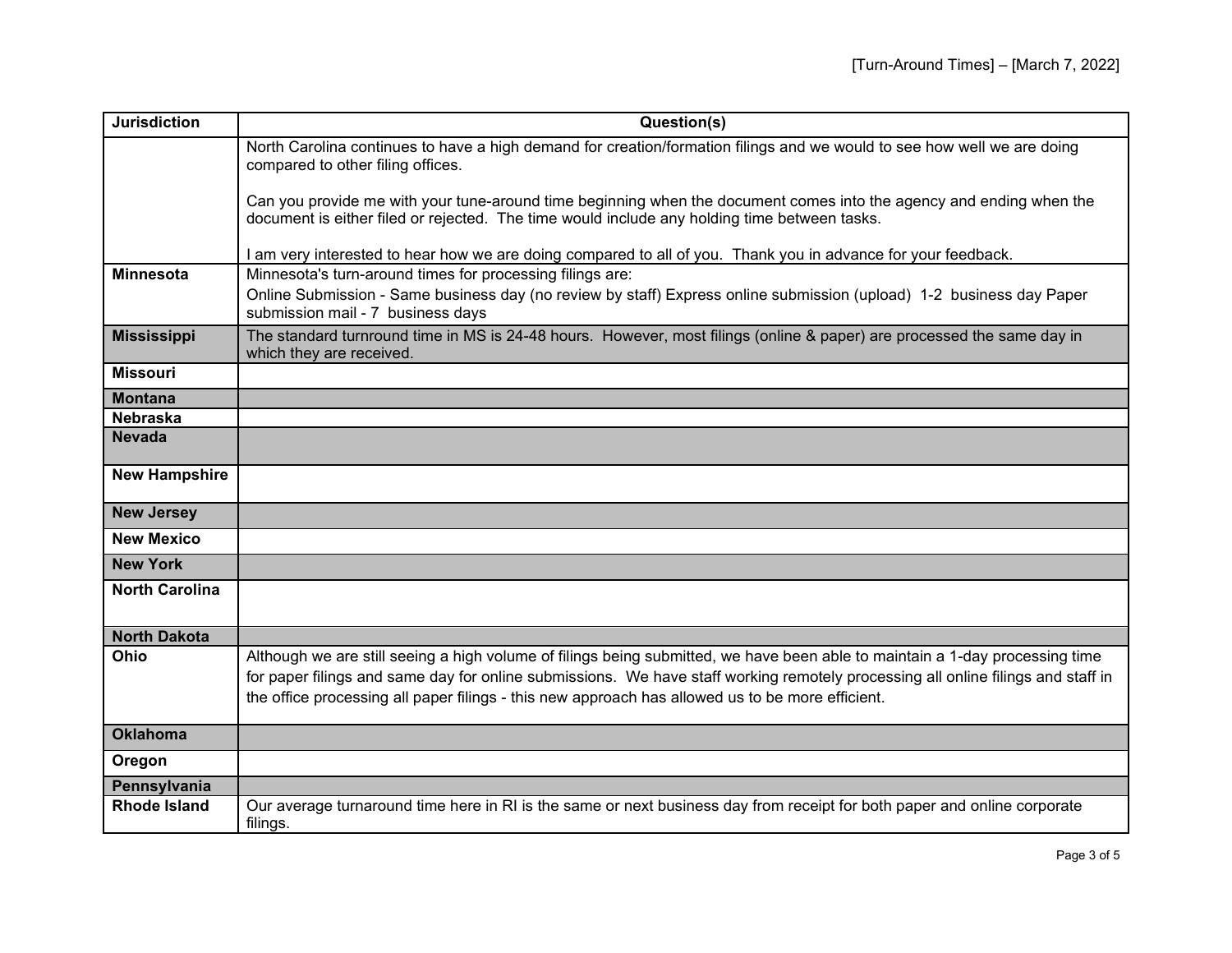| <b>Jurisdiction</b>   | Question(s)                                                                                                                                                                                                         |
|-----------------------|---------------------------------------------------------------------------------------------------------------------------------------------------------------------------------------------------------------------|
|                       | North Carolina continues to have a high demand for creation/formation filings and we would to see how well we are doing<br>compared to other filing offices.                                                        |
|                       | Can you provide me with your tune-around time beginning when the document comes into the agency and ending when the<br>document is either filed or rejected. The time would include any holding time between tasks. |
|                       | am very interested to hear how we are doing compared to all of you. Thank you in advance for your feedback.                                                                                                         |
| <b>South Carolina</b> |                                                                                                                                                                                                                     |
| <b>South Dakota</b>   |                                                                                                                                                                                                                     |
| <b>Tennessee</b>      |                                                                                                                                                                                                                     |
| <b>Texas</b>          |                                                                                                                                                                                                                     |
| <b>Utah</b>           |                                                                                                                                                                                                                     |
| <b>Vermont</b>        |                                                                                                                                                                                                                     |
| Virginia              |                                                                                                                                                                                                                     |
| Washington            | We are currently running approximately 2 business days for online submissions, and about 6 business days for paper filings<br>once received.                                                                        |
|                       | March is peak month for us so after peak we are usually same or next day for online and about 2-3 days for paper.                                                                                                   |
|                       | We also have system upgrades happening with our new nonprofit law that is pushing another 5000 annual reports per month<br>to the team for manual review.                                                           |
| <b>West Virginia</b>  |                                                                                                                                                                                                                     |
| <b>Wisconsin</b>      | Wisconsin has been able to maintain a 2-day processing time for online filings and a 5-day turnaround time for paper filings.                                                                                       |
| Wyoming               |                                                                                                                                                                                                                     |

## **Additional comments:**

## **Full text of email:**

Good Afternoon IACA!